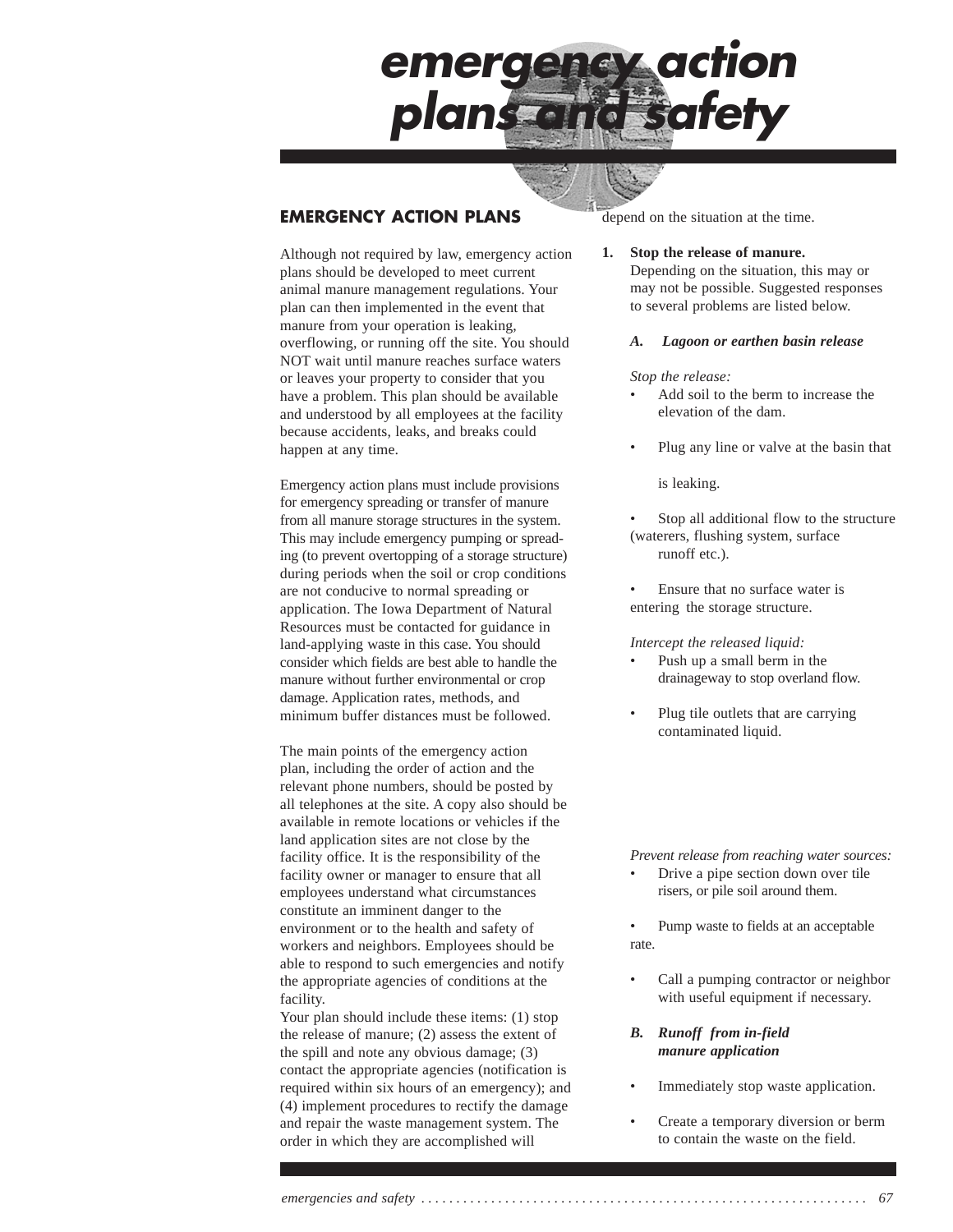- Incorporate waste to reduce further runoff.
- Evaluate and eliminate the reason(s) that caused the runoff.
- Evaluate the application rates for the fields where runoff occurred.
- *C. Tile discharge*
- Stop application.
- Plug tile or tile inlets.
- *D. Leakage from base or sidewall of lagoon or earthen storage structure (Often these are seepage rather than flowing leaks.)*
- Dig a small well or ditch to catch all seepage, put in a submersible pump, and pump the seepage back into the lagoon.
- If holes are caused by burrowing animals, trap or remove animals, fill the holes, and compact with a clay-type soil.
- Other holes may be likewise temporarily plugged with clay soil.

*Note: Problems with lagoons and earthen storage structures require the consultation of an individual experienced in the design and installation of lagoons for permanent repair measures.*

- **2. Assess the extent of the spill and note any obvious damage.**
	- Did the manure reach any surface waters?
	- Approximately how much was released and for what duration?
	- Did any damage such as employee injury, fish kills, or property damage occur?
- Did the spill leave the property?
- Does the spill have the potential to reach surface waters?
- Could a future rain event cause the spill to reach surface waters?
- **3. Contact appropriate agencies.** (Notification is required within six hours if a spill or hazardous event occurs. In some situations this may be the first action you should take.)
- During normal business hours, call your IDNR regional office. *(See Chart 1 above.)*
- Your phone call should include
	- Your name.
	- Facility.
	- Telephone number,
	- Details of the incident from item 2 (previous page),
	- Exact location of the facility,
	- Location or direction of the

spill's movement,

- Weather and wind conditions,
- What corrective measures have been undertaken, and
- The seriousness of the situation.
- 24-hour emergency response notification can be made to IDNR at **(515) 281-8694**. Both IDNR and local officials must be notified of spills or other releases.
- As a last resort, call 911 or the sheriff's department and explain your problem to them. Ask them to contact the appropriate agencies.

### **4. Implement procedures.**

• Implement the procedures advised by the IDNR and technical assistance agencies to rectify the damage, repair the system. Reassess the emergency management

*68 . . . . . . . . . . . . . . . . . . . . . . . . . . . . . . . . . . . . . . . . . . . . . . . . . . . . . . . . . . . . . . . . emergencies and safety*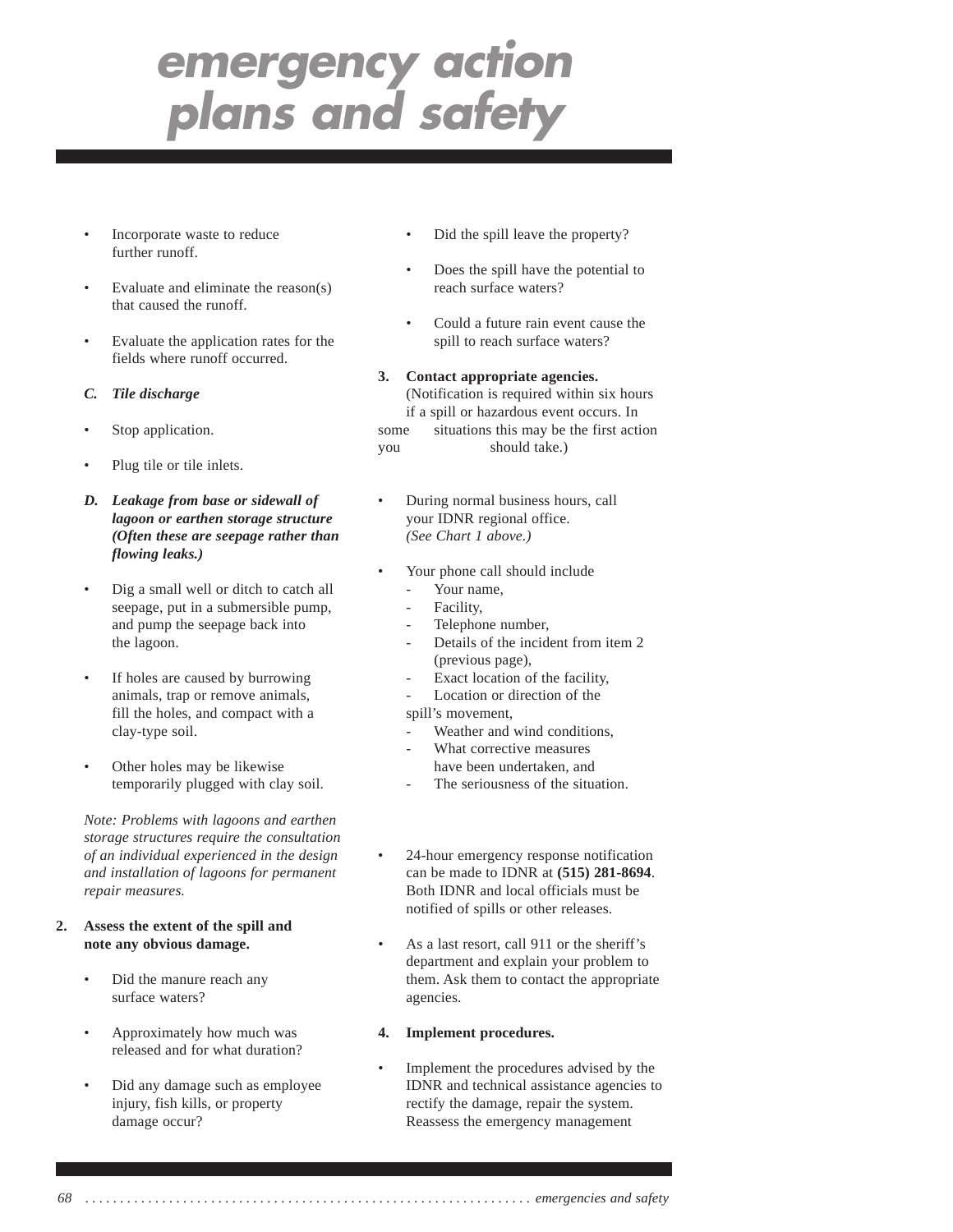

plan to prevent future problems with manure releases.

## **PERSONAL SAFETY**

Behind every accident is a chain of events that leads to an unsafe act, unsafe conditions, or a combination of both. Safety in the workplace should be everyone's concern. Communication between supervisors and employees generates ideas and safety awareness that leads to

accident prevention.

Each year livestock producers, their employees, and their family members are injured in confinement livestock production. Manure storage structures and many livestock buildings are

considered to be confined spaces.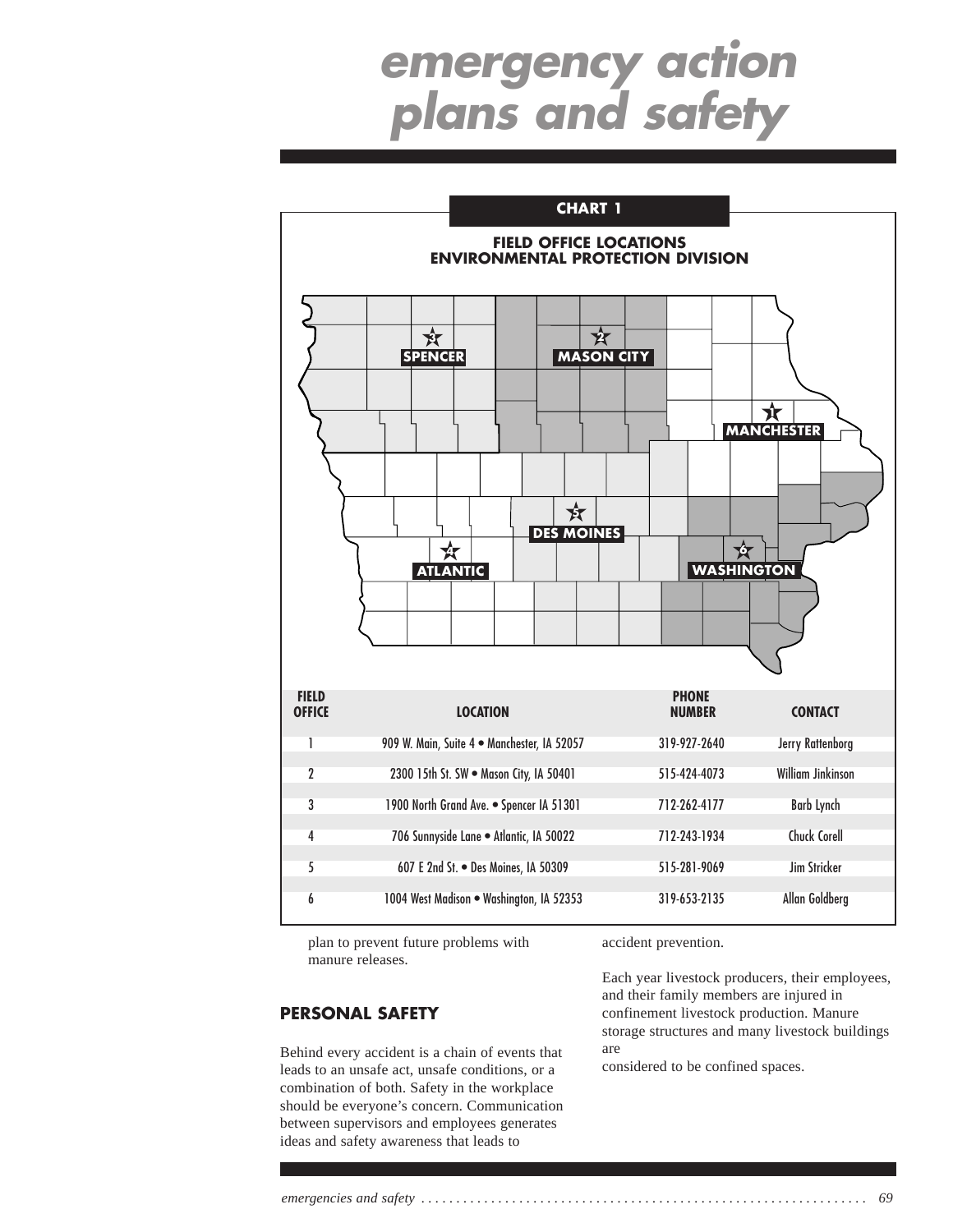There are three types of liquid manure storage structures, plus solid manure storage:

- Formed storage (deep pits and outside tanks)
- Lagoon systems
- Earthen slurry basins (holding ponds)
- Solid manure piles

Dangerous situations can be associated with the five main gases that are produced in livestock and poultry buildings and manure storage structures. These gases are listed in Table 1 *(see emergency and safety page 8)*, along with some of their characteristics. All of these are colorless.

## **Manure Gases**

Five gases are of primary concern with livestock facilities: ammonia, carbon dioxide, carbon monoxide, hydrogen sulfide, and methane. Hydrogen sulfide is especially dangerous during agitation and pumpout of enclosed pits. It can reach lethal concentrations and kill animals, both livestock and humans.

### **• Hydrogen sulfide**

Hydrogen sulfide  $(H, S)$  is the most toxic gas generated from liquid manure storage. Exposure to 200 ppm for an hour can cause headaches and dizziness; exposure to 500 ppm for 30 minutes can cause severe headaches, nausea, excitement, or insomnia. High concentrations of 800 to 1,000 ppm can cause immediate unconsciousness and death—from just a few breaths—through respiratory paralysis unless the victim is moved to fresh air and artificial respiration is immediately applied. Be aware even the characteristic

rotten-egg smell of hydrogen sulfide does not give adequate warning. The sense of smell is rapidly fatigued by the gas, and high concentrations do not give a proportionately higher odor intensity. Dangerous concentrations can be released by agitating stored liquid manure. Concentrations reaching 200 to 300 ppm have been reported in buildings a few minutes after starting to pump waste from a storage pit and can be as high as 800 ppm during vigorous

#### agitation.

### **• Methane**

Methane  $(CH<sub>4</sub>)$  is a product of manure decomposition under strict anaerobic conditions, such as those found in an anaerobic or biogas digester. It is insoluble in water and lighter than air; thus it will accumulate in stagnant air corners in the tops of enclosed, unvented pits or buildings. Methane is not toxic, but at high concentrations it may cause an asphyxiating environment. Methane concentrations in confinement housing normally are well below the levels that may be explosive *(See Table 1, emergency and safety page 8)*. However, explosions attributed to methane have occurred around manure storage pits without proper vents.

## **First aid for victims of manure gas asphyxiation**

- 1. **Do not** attempt to rescue a victim from a hazardous gas situation unless you are protected with a supplied-air breathing apparatus. Holding your breath is not an option.
- 2. Have someone telephone for an emergency medical rescue squad, informing them there is a "victim of toxic gas asphyxiation."
- 3. If the victim is free from the immediate area of danger and there is no personal threat to life, do the ABC of first aid:
	- **A**irway check
	- **Breathing check**
	- **C**irculation check

If you are trained, do CPR or mouth-tomouth if necessary.

Training courses for rescue breathing and CPR are available through your local Red Cross chapter.

### **Effect of air quality on human health**

*70 . . . . . . . . . . . . . . . . . . . . . . . . . . . . . . . . . . . . . . . . . . . . . . . . . . . . . . . . . . . . . . . . emergencies and safety*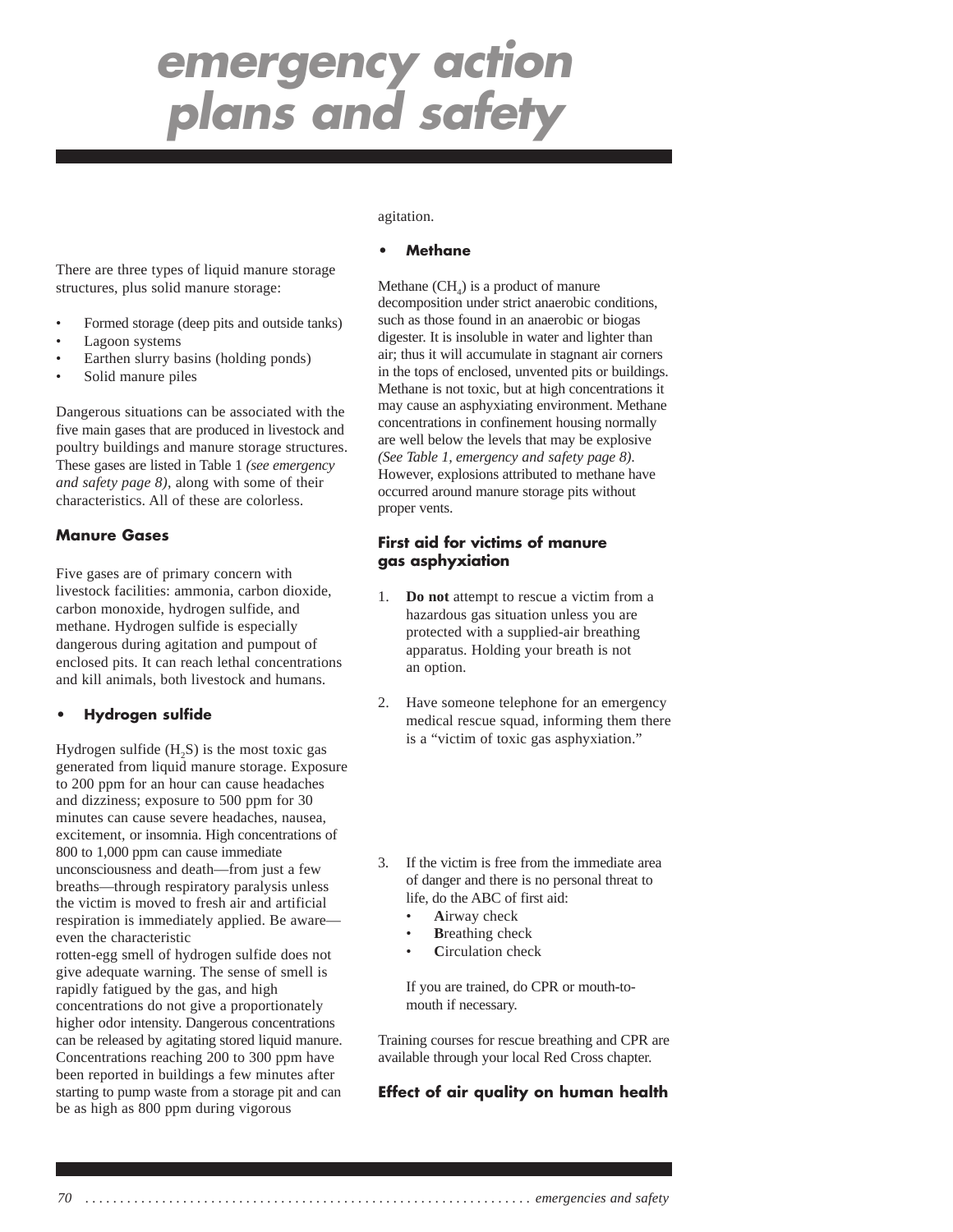Health problems associated with poor air quality include coughing, phlegm production, wheezing, chest tightness, headaches, shortness of breath, eye irritation, sneezing, runny nose, and nasal congestion. Problems usually are greater the more time a worker spends in the presence of the contaminant and the higher the concentrations of airborne contaminants. In addition, some people are more susceptible than others.

Health problems may be chronic (lasting a long time) or acute (severe but short term). Since chronic and acute problems can be mistaken for other health problems, such as the flu or allergies, the work environment often is overlooked as a cause of the symptoms, so precautions are not taken. Table 2 *(see emergencys and safety page 8)* lists some symptoms swine facility workers in Iowa have experienced as the result of poor air quality in swine buildings.

You should consider the following safety points when constructing, operating, and managing animal manure management systems:

- Do not enter a manure pit unless following specific procedures for entering a confined space.
- When agitating a manure storage structure, always have at least one additional person available to seek help if trouble occurs.
- Use properly designed and operated ventilation systems to reduce the concentration of gases within buildings.
- When possible, construct lids for manure pits and tanks and keep them in place. If an open, ground-level tank or pit is necessary, build a fence around it and post with **Keep Out** and **Danger: Manure Storage** signs.
- Get help before attempting to rescue livestock or people that have fallen into

a manure storage structure.

- Build railings along all walkways or piers of open manure storage structures.
- Place locked entry guards on permanent ladders on the outside of above-ground tanks unless the ladders cannot be reached from the ground. Never leave a ladder standing against an above-ground tank.
- Construct permanent ladders on the inside wall of all pits and tanks, even if covered. Use non-corrosive material to prevent deterioration of the ladders.
- Fence in earthen storage basins and lagoons, and erect signs: **Danger: Manure Storage**. Additional precautions include a minimum of one lifesaving station equipped with a reaching pole and a ring buoy on a line.
- Place barriers strong enough to stop a slowmoving tractor on all push-off platforms.
- If possible, remove animals from buildings before agitating manure stored in in-house pits. Otherwise:
	- If the building is mechanically ventilated, turn fans on full capacity before starting agitation, or
	- If the building is naturally ventilated, do not agitate unless there is a brisk breeze. Watch animals closely when beginning to agitate, and turn off the pump at the first sign of trouble.
- If the manure storage is outside the livestock building, use a water trap or other device to prevent gases from entering the building.
- During agitation, if an animal becomes affected by toxic gases, do not try to rescue it; you could become the victim. Turn off the agitation pump, ventilate the building, and do not enter the building until gases have had a chance to escape.
- Do not smoke, weld, or use an open flame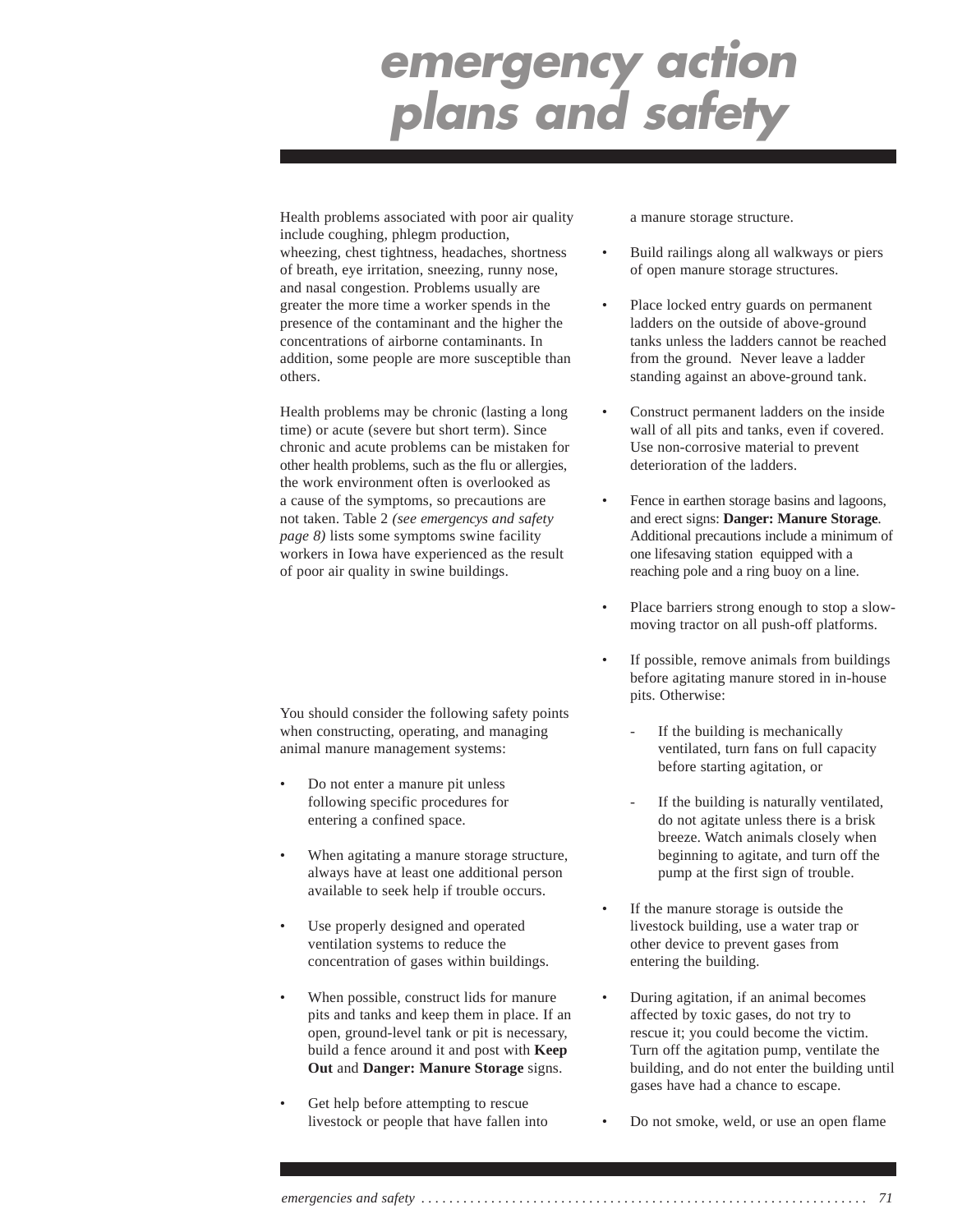in confined, poorly ventilated areas where methane can accumulate. Use only explosion proof electric motors, fixtures, and wiring near manure storage structures to prevent a spark from igniting the methane.

• Keep all guards and safety shields on all mechanical equipment.

## **SUMMARY OF KEY POINTS**

- There are two primary safety concerns in manure storage and handling: environmental safety and personal safety.
- Every livestock facility should have an environmental emergency action plan available to all employees.
- Emergency action plans should include
	- A plan to stop potential uncontrolled releases of manure,
	- Phone numbers of those who can help stop any release,
	- Notification plan including agency phone numbers,
	- A cleanup plan.
- Notification of IDNR field or state office and local law enforcement officials is required in the event of a spill or other release.
- If runoff results during manure application, stop applying immediately.
- Ammonia.
- Methane,
- Hydrogen sulfide,
- Carbon monoxide, and
- Carbon dioxide.
- Hydrogen sulfide is the most dangerous of these gases. At high concentrations it can kill with just a few breaths.
- Always use maximum ventilation during agitation and pumping from deep pits.
- If one or more animals go down during agitation and pumpout, shut off the pumps but do not try to rescue the animals immediately.
- Poor air quality in livestock facilities can cause long-term illness.

The five main gases produced by animal facilities are

*72 . . . . . . . . . . . . . . . . . . . . . . . . . . . . . . . . . . . . . . . . . . . . . . . . . . . . . . . . . . . . . . . . emergencies and safety*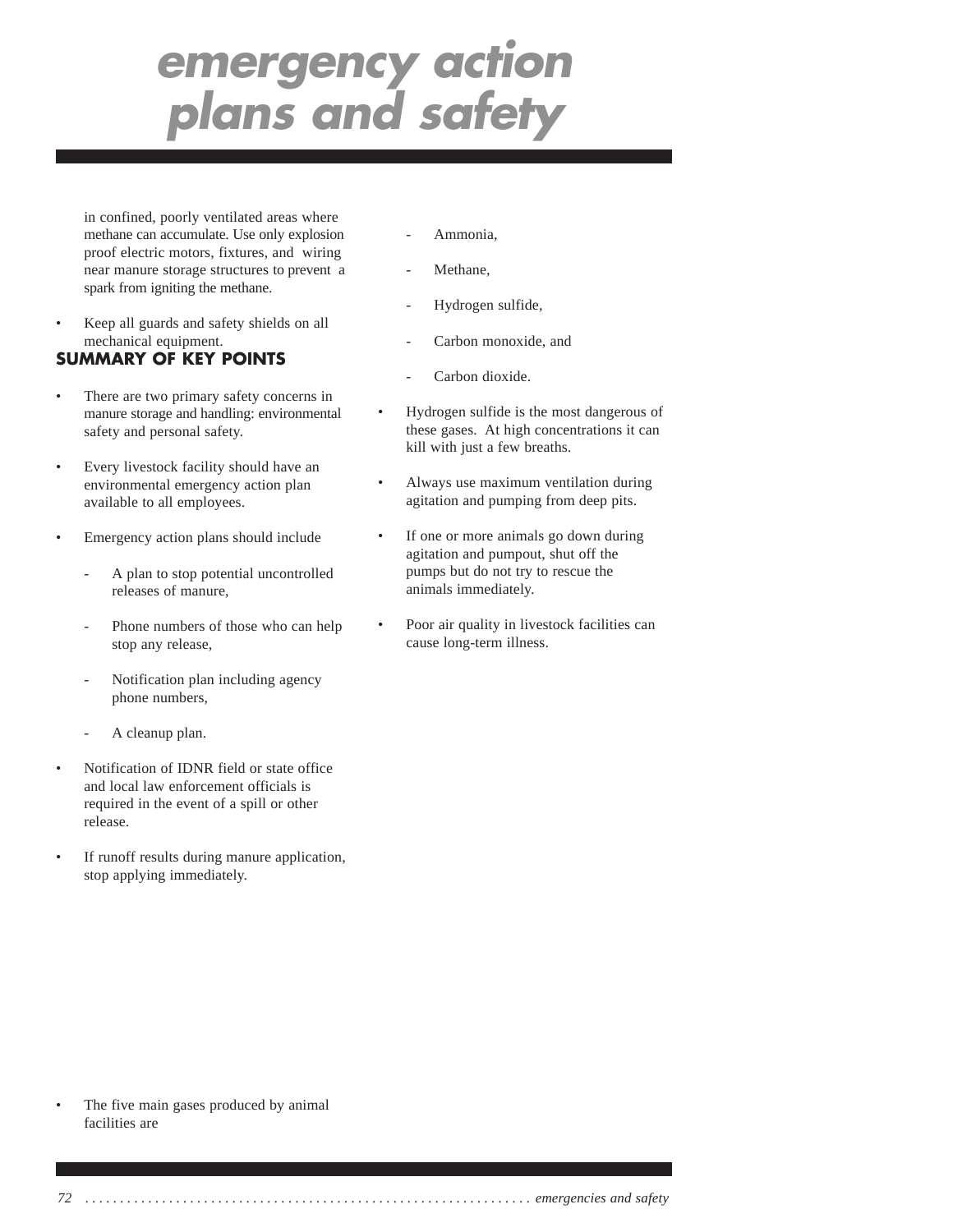*emergencies and safety . . . . . . . . . . . . . . . . . . . . . . . . . . . . . . . . . . . . . . . . . . . . . . . . . . . . . . . . . . . . . . . . 73*